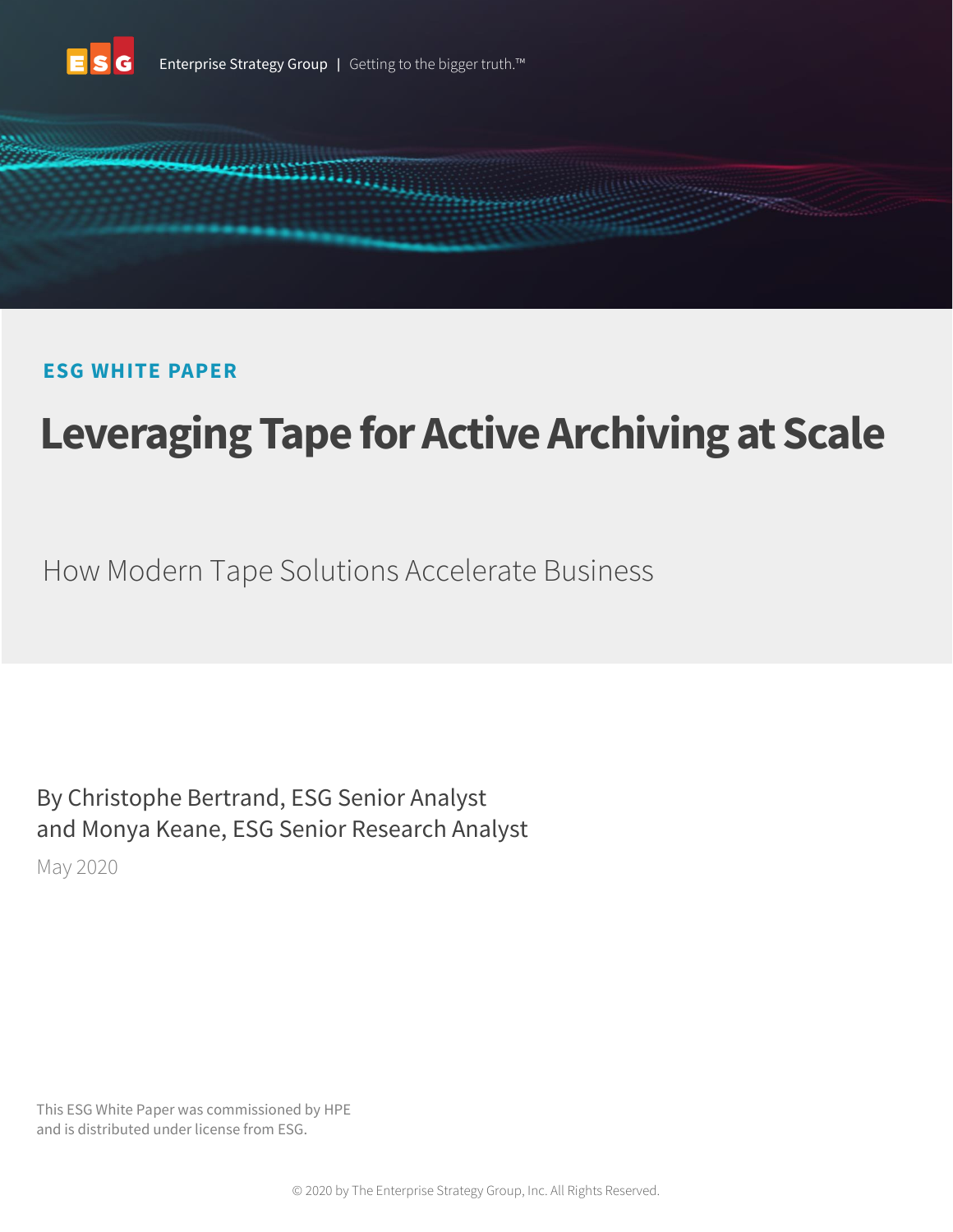

#### **Contents**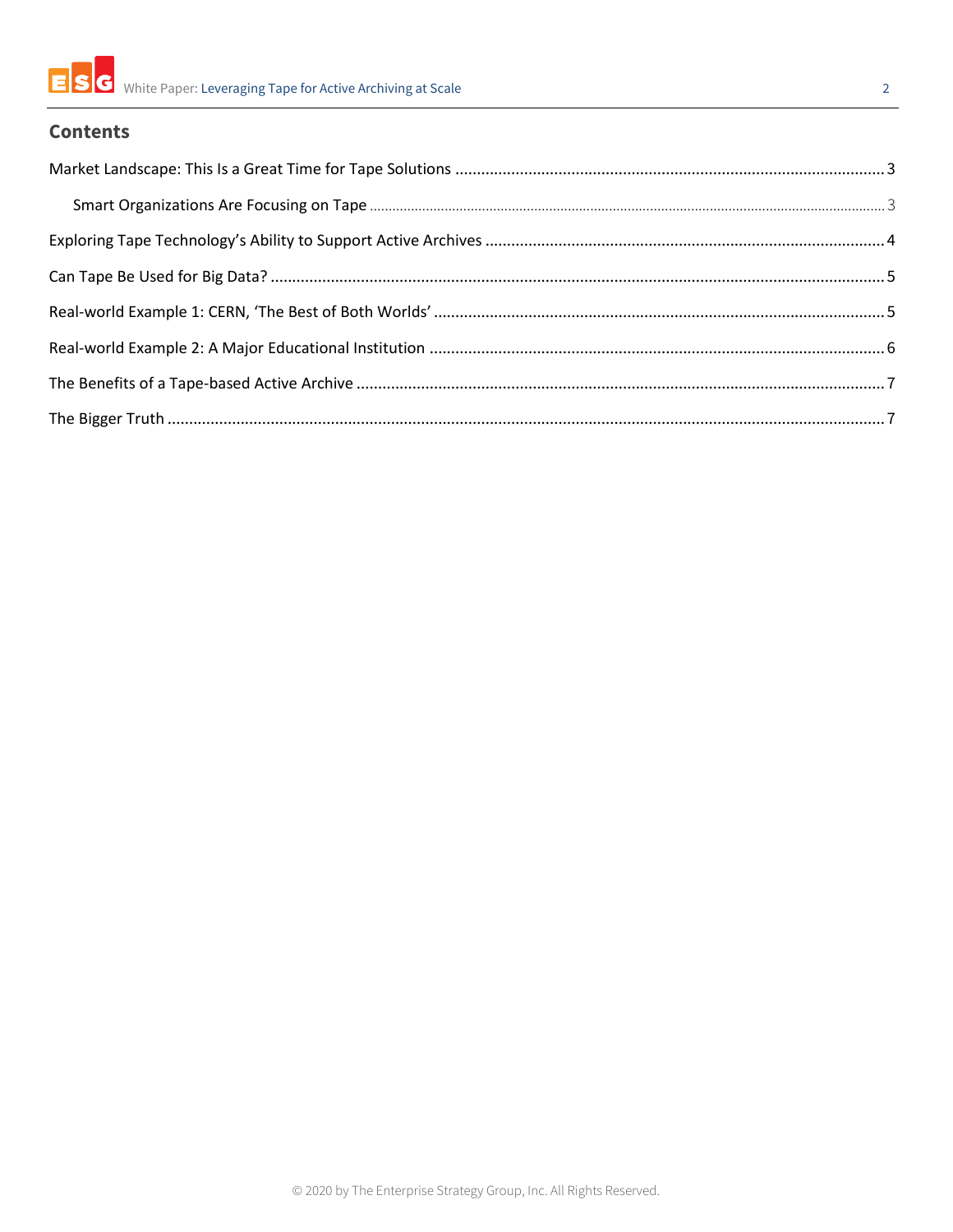### <span id="page-2-0"></span>**Market Landscape: This Is a Great Time for Tape Solutions**

**Figure 1. The Domino Effect of Ever-rising Data Volumes**

Nearly a third of senior IT decision makers surveyed by ESG (31%) for its annual technology spending intentions survey named cost reduction as one of the top business initiatives driving their technology spending this year.<sup>1</sup> Essentially, over the next 12 months, they plan to invest some money to avoid paying even more later. The priority is to find any technology that improves their infrastructure's economic efficiency.

That wasn't the only interesting finding uncovered by the survey. Twenty-nine percent of respondents said that solutions able to improve data analytics for real-time business intelligence and customer insight would be another major business initiative driving spending for their organizations. It is likely that those organizations will particularly favor analytics solutions that are available at a great price point. Additionally, these organizations were intent on strengthening their cybersecurity stance—mentioned by 40% of respondents, improving cybersecurity was the most-cited business initiative driving technology spending for 2020.

It is vital now to seek out solutions able to support all of those priorities. IT environments have become very complex, and the reason most frequently reported by ESG research respondents for that complexity is higher data volumes, cited by 37% of respondents. ESG believes that the rising complexity of IT is creating a domino effect. Data is increasing across all tiers, ultimately resulting in a need for more archiving storage capacity (see Figure 1). Notably, new data security and privacy regulations are also causing IT complexity to increase because they enforce required retention periods, which increases the size of organizations' data archives.

# More data is created Accumulation of archives Data gets stored for primary use, and backups over time every year archiving, and backup **PRIMARY ARCHIVE RACKUP**

*Source: Enterprise Strategy Group*

#### <span id="page-2-1"></span>**Smart Organizations Are Focusing on Tape**

Tape is one means for an organization to overcome the rising complexity and make retaining massive quantities of data easier. ESG found that 67% of the organizations it surveyed use tape for archiving, and 57% use tape for backup. Twentyeight percent of the respondents told ESG they plan to continue to invest in tape and increase their current tape footprint. Sixty-two percent of the organizations using isolated recovery (i.e., isolated storage capacity) solutions said they'd definitely be able to recover from a cyberattack.<sup>2</sup> Tape is often a hallmark of that kind of isolated topology, as it is especially useful for air-gapping.

<sup>1</sup> Source: ESG Master Survey Results, *[2020 Technology Spending intentions Survey](https://research.esg-global.com/reportaction/2020TechnologySpendingIntentions/Toc)*, February 2020. All ESG research references and charts in this white paper have been taken from this master survey results set, unless otherwise noted.

<sup>2</sup> Source: ESG Master Survey Results, *[2018 Data Protection Landscape Survey](https://research.esg-global.com/reportaction/2018dataprotectionlandscape/Toc)*, November 2018.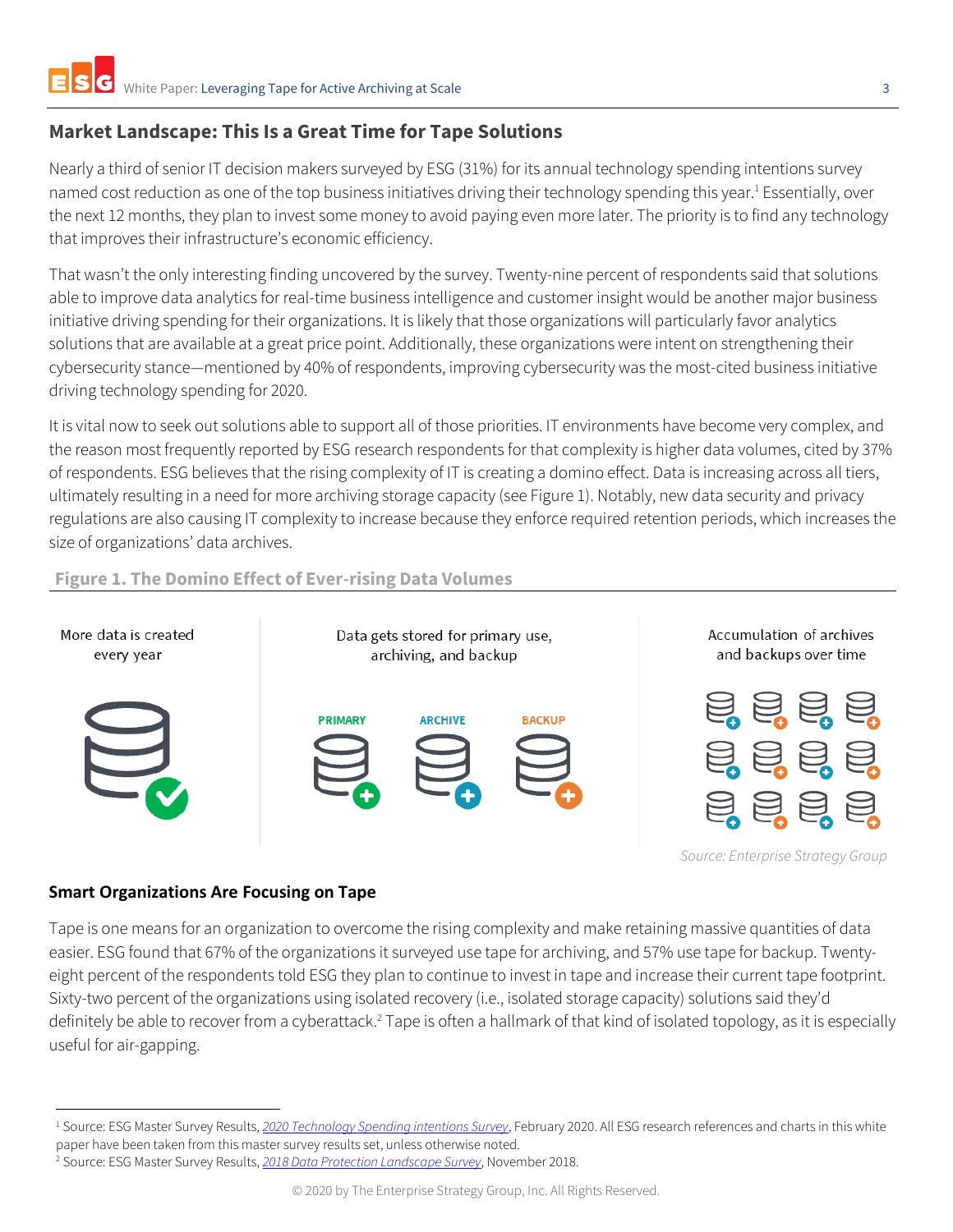Separate ESG research found that organizations' most-cited preferred location for sending backup data offsite is a public hyperscale cloud provider (named by 37% of respondents).<sup>3</sup> The cold-storage option that those offsite cloud hyperscalers use for long-term, low-cost archiving is almost certainly going to be a tape-based solution.

As a whole, we are looking at a "perfect storm" for modern tape-based solutions to step up to alleviate the complexities and challenges of today's IT. After all, tape has an historically demonstrated excellent cost profile. It plays an integral role in supporting cybersecurity with isolated air-gapping. And onsite or offsite, it offers virtually endless capacity and scale.

### <span id="page-3-0"></span>**Exploring Tape Technology's Ability to Support Active Archives**

The best tape solutions go further, though—beyond bolstering cybersecurity, cost efficiency, and capacity availability. That is because those tape solutions are able to serve a role as *active* archives.

An active archive is a tiered storage topology/solution that gives IT systems or human end-users access to data through a common, unified file system that automatically retrieves and places that data on the appropriate storage tier. As a whole, active archives utilize several media types: SSDs/flash drives, HDDs, cloud storage, and importantly, magnetic tape.

The purpose of an active archive is to optimize placement of data on the most appropriate medium according to specific user-defined parameters (typically related to retention and recovery/restoration patterns), with cost optimization also typically in play. Less time-sensitive and infrequently accessed data is stored on less-expensive media. Active archives also eliminate the need for storage administrators to migrate data manually between storage systems.

According to the Active Archive Alliance,<sup>4</sup> active archives "provide organizations with a persistent view of the data in their archives and make it easy to access files whenever needed. Active archives take advantage of metadata to keep track of where primary, secondary, and tertiary copies of data reside within the system, in order to maintain online accessibility to any given file in a file system, regardless of the storage medium being utilized."

Figure 2 illustrates a typical active archive topology—in this case, a clustered architecture from vendor QStar Technologies. It shows the compute layer and the storage/archive components being driven by the Archive Manager software for writing and recalling of data on the active archive. Tape would be an obvious fit for such an architecture due to tape's inherent characteristics.

**Figure 2. Example of an Active Archive's Clustered Architecture**



<sup>3</sup> Source: ESG Master Survey Results, *[Data Protection Cloud Strategies](https://research.esg-global.com/reportaction/DataProtectionCloudMSR19/Toc)*, June 2019.

<sup>4</sup> [https://en.wikipedia.org/wiki/Active\\_Archive\\_Alliance.](https://en.wikipedia.org/wiki/Active_Archive_Alliance)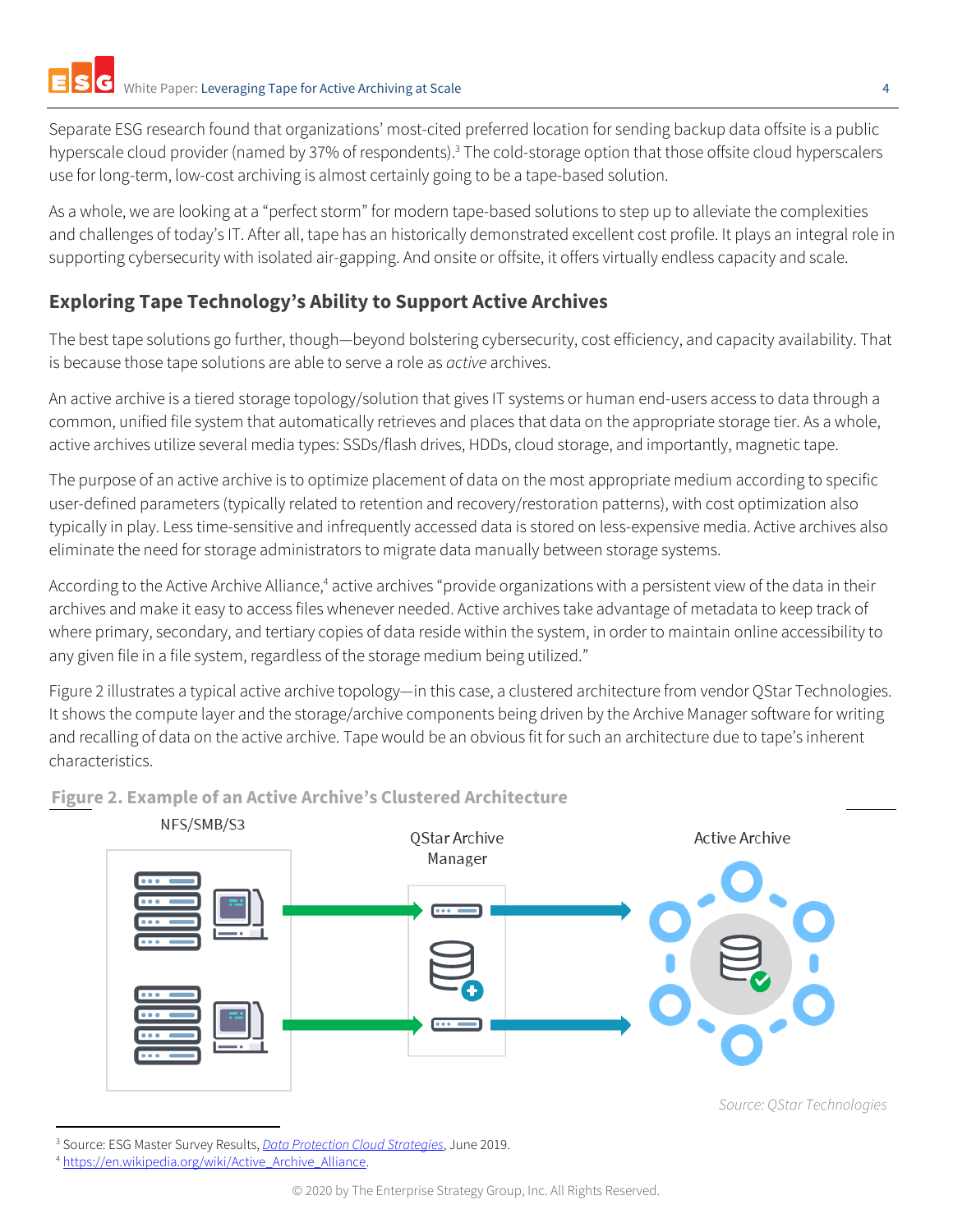## <span id="page-4-0"></span>**Can Tape Be Used for Big Data?**

A perception exists that the only way to deliver deep-learning analytics is through a sophisticated, high-end, real-time data warehouse. While that type of solution certainly does provide real-time capabilities, it also requires a significant investment in hardware resources—an investment that may be too cost-prohibitive for many IT organizations.

Fortunately, leveraging modern tape systems with data management software supports many archiving-related use cases for a much more attractive price. Tape fits nicely into a well-architected solution in which the processes being served don't depend on a very short "time to first byte" (i.e., processes not centered on real-time analysis or parallel and distributed data processing. Those processes do not tolerate much latency, making then inherently dependent on network and system bandwidth.)

Other use cases are more tolerant and well-suited to tape for active archiving at scale. In these cases, random data access is not the key performance factor, so they can be cost-optimized by leveraging tape technology with just minor effects on quality of service. Situations in which a tape-based active archive makes sense include:

- Data quality validation—the process of ensuring data has undergone cleansing to ensure it is both correct and useful.
- Data cleansing—the process of detecting and either correcting or removing corrupt or inaccurate [records](https://en.wikipedia.org/wiki/Storage_record) from a record set, [table,](https://en.wikipedia.org/wiki/Table_(database)) or [database.](https://en.wikipedia.org/wiki/Database) The process involves identifying the incomplete, incorrect, or irrelevant data, and then replacing, modifying, or deleting it. Data cleansing may be performed through scripted [batch processing](https://en.wikipedia.org/wiki/Batch_processing) .
- Data sampling—a statistical analysis technique used to select, manipulate, and analyze a representative subset of data points to identify patterns and trends in the larger data set being examined.
- Other use cases include analyses of high-dimensionality data, data reduction projects, and active archiving of distributed data sources.

#### <span id="page-4-1"></span>**Real-world Example 1: CERN, 'The Best of Both Worlds'**

CERN, established in 1954, is a European research organization that operates the largest high-energy particle physics laboratory in the world. The experiments performed by CERN scientists generate a deluge of data that must be efficiently archived for later retrieval and analysis.

The CERN Tape Archive (CTA) is the tape storage system holding the custodial copy of this data. It leverages a tape backend connected to a disk system that handles disk-cache functions. CTA replaced a previous system that had reached its scalability and performance ceiling.

The star of CERN's mission is the Large Hadron Collider, built between 1998 and 2008 in collaboration with more than 10,000 scientists, hundreds of universities and laboratories, and more than 100 countries. It lies in a tunnel that is 17 miles in circumference and as deep as 574 feet beneath the France-Switzerland border near Geneva. In the collider, particles are accelerated almost to light speed and smashed together as hard as possible. The goal is to see if any new, unknown particles are created. The amount of data generated from this work is staggering. According to CERN, one billion particle collisions per second will generate one petabyte of data … *per second*.

CTA supports CERN's massive data-collection and analysis effort. CERN deployed the active archive platform aiming to provide the best of both worlds by combining disk and tape. A representative of the agency reports that the main goal of CTA "is to make more efficient use of the tape drives to handle the higher data rates anticipated during Run–3 and Run–4 of the Large Hadron Collider."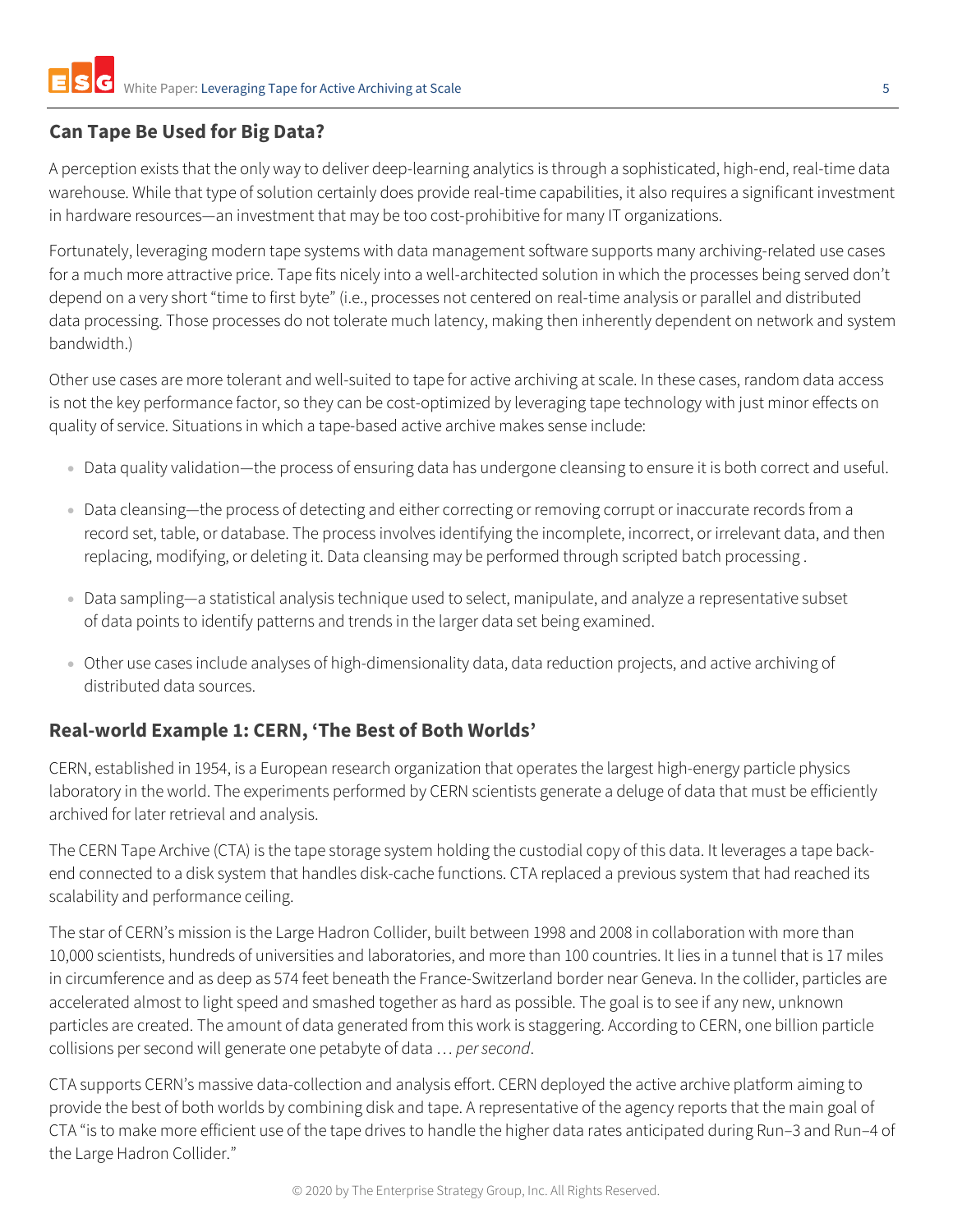But as Figure 3 shows, CERN faces some challenges in regard to archival storage over the next decade:

- The exponential growth of the total volume of data due to technology improvements that will allow CERN to collect more data.
- Computing power and disk-capacity constraints that will change the way in which archival storage is used in the experiments.

#### **Figure 3. A Deluge of Data—Predicted Tape Archival Storage Needs for CERN**



*Source: CERN Tape Archive, from development to production deployment, EPJ Web of Conferences 214, 04015 (2019)*

To mitigate the impact of this tsunami of data and ease the pressure on storage and budgets, leveraging tape is now CERN's focus. CERN understands that tape is a much more economical form of storage than disk. The cost savings from the increased use of tape will allow the experimenters to close the gap between resource needs and budget.

CERN is leveraging the best of both worlds (the worlds of disk and tape) by wisely using the right underlying technologies to optimize that combination and ultimately ensure scalability, performance, and cost mitigation are maintained.

#### <span id="page-5-0"></span>**Real-world Example 2: A Major Educational Institution**

This institution is one of the most competitive and prestigious universities in the United States. ESG spoke with one of the university's IT executives to get a sense of its approach and the key benefits it is getting from its tape-based active archive solution.

According to the IT leader, the university built an active archive with tape technology because it wanted a "known entity" something that would be easy to implement and easy to move to accommodate future unknowns.

In terms of benefits the institution has experienced, the IT leader reports that the IT organization did not have to buy more expensive disk to support "the unquenchable appetite of creatives for being always online. Enough is never enough."

For the university, tape was a particularly good option because it was averse to using cloud storage. The IT manager reported that the university believes "the cloud is still not ready for nearline storage due to the open checkbook it would require."